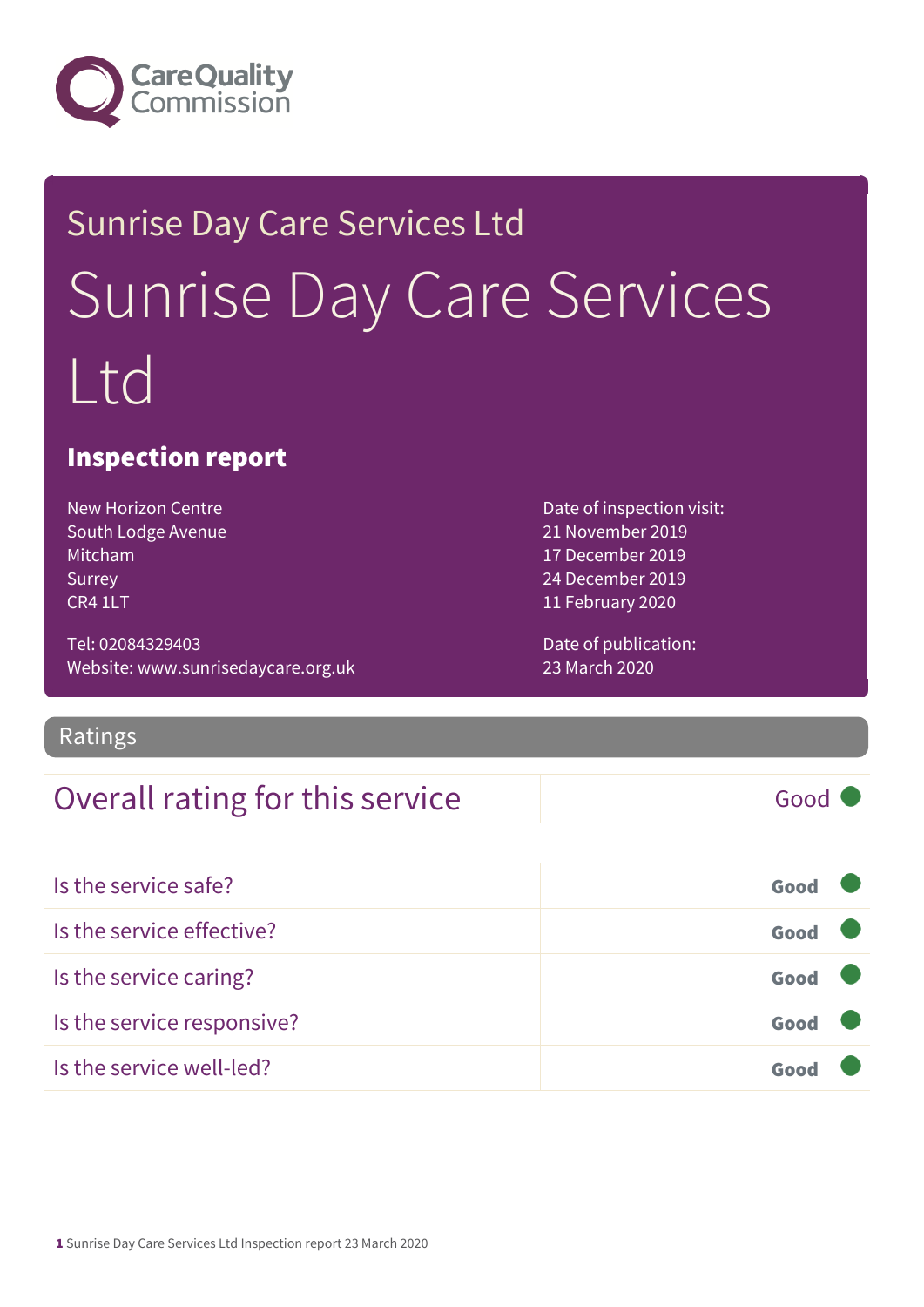### Summary of findings

### Overall summary

#### About the service

This service is a domiciliary care agency. It provides personal care to people living in their own houses and flats in the community. There were 10 people using the service when we inspected.

#### People's experience of using this service

People received a service that met their specific needs safely. People and their relatives told us they were very happy with the support they received, in particular that the service provided staff who spoke their language so they could communicate comfortably.

People were safeguarded from the risk of abuse. Risks relating to people's support were well-managed through the use of thorough risk assessments with appropriate guidance for staff. There were enough staff to meet people's needs safely and in a timely manner.

People were supported to have maximum choice and control of their lives and staff supported them in the least restrictive way possible and in their best interests; the policies and systems in the service supported this practice. People's needs were assessed when they started using the service. Staff were trained and supported through regular supervision and appraisal. Staff facilitated access to healthcare services and ensured people had adequate food and drink in line with their preferences.

Staff supported people to maintain their independence and provided support with dignity and respect in mind. Staff were aware of people's specific individual needs.

Sunrise Day Care Services Ltd provided personalised, person-centred support and had improved their care planning framework since the last inspection.

People told us they felt respected by care staff and the management team, and staff told us they felt listened to by managers who had worked hard to improve the quality assurance systems in the service since our last inspection.

For more details, please see the full report which is on the CQC website at www.cqc.org.uk

#### Rating at last inspection:

The last rating for this service was requires improvement (published 24 May 2019).

Why we inspected This was a planned inspection based on the previous rating.

#### Follow up

We will continue to monitor information we receive about the service until we return to visit as per our re-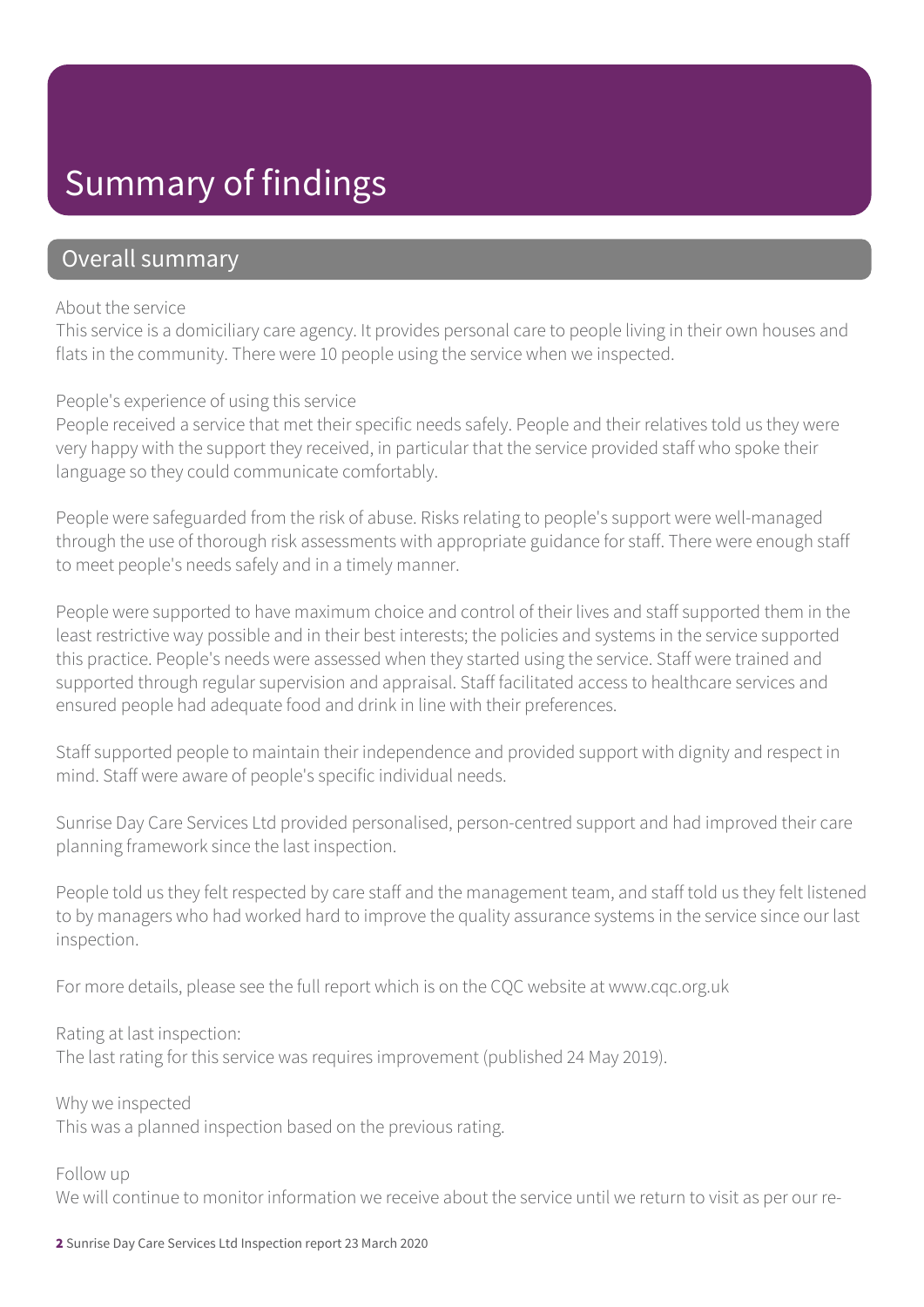inspection programme. If we receive any concerning information we may inspect sooner.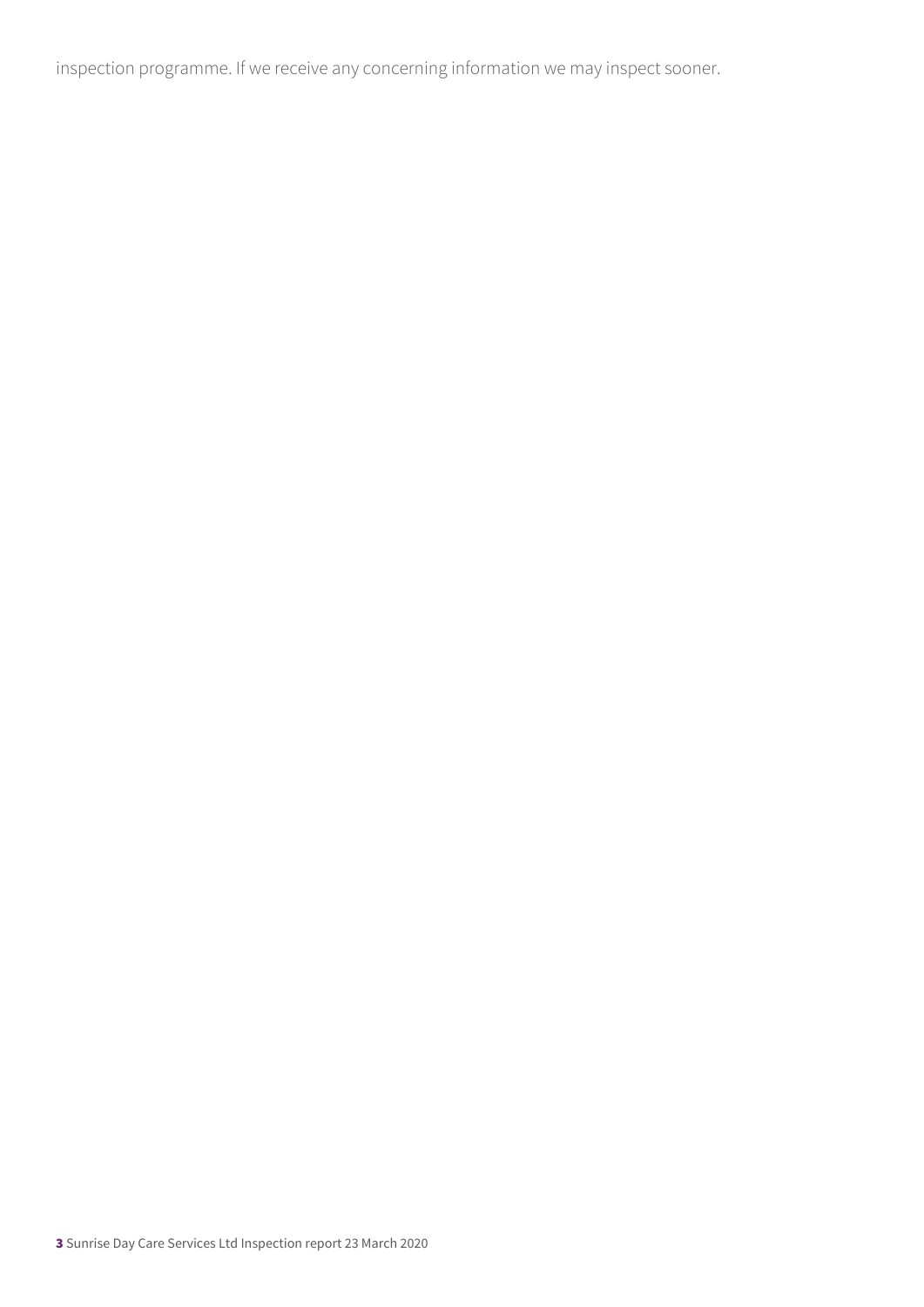### The five questions we ask about services and what we found

We always ask the following five questions of services.

| Is the service safe?                          | Good |
|-----------------------------------------------|------|
| The service was safe.                         |      |
| Details are in our safe findings below.       |      |
| Is the service effective?                     | Good |
| The service was effective.                    |      |
| Details are in our effective findings below.  |      |
| Is the service caring?                        | Good |
| The service was caring.                       |      |
| Details are in our caring findings below.     |      |
| Is the service responsive?                    | Good |
| The service was responsive.                   |      |
| Details are in our responsive findings below. |      |
| Is the service well-led?                      | Good |
| The service was well-led.                     |      |
| Details are in our well-Led findings below.   |      |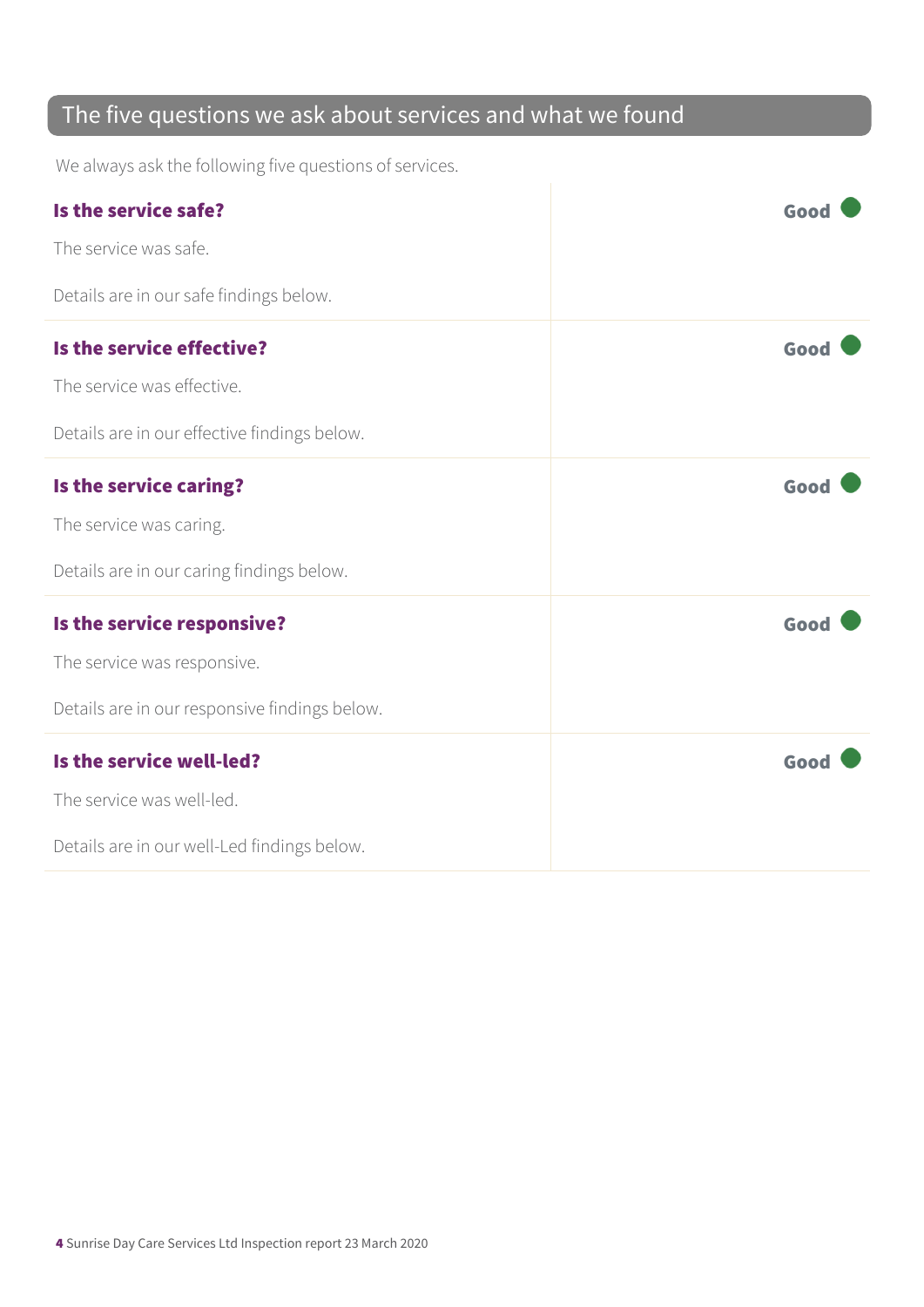

# Sunrise Day Care Services Ltd

Detailed findings

### Background to this inspection

#### The inspection

We carried out this inspection under Section 60 of the Health and Social Care Act 2008 (the Act) as part of our regulatory functions. We checked whether the provider was meeting the legal requirements and regulations associated with the Act. We looked at the overall quality of the service and provided a rating for the service under the Care Act 2014.

Inspection team The inspection was carried out by one inspector.

#### Service and service type

This service is a domiciliary care agency. It provides personal care to 10 people living in their own houses and flats. The service office is located within a day centre also run by the provider; many people who use the domiciliary care service also attend the day centre.

The service had a manager registered with the Care Quality Commission. This means that they and the provider are legally responsible for how the service is run and for the quality and safety of the care provided.

#### Notice of inspection

This inspection was initially unannounced and we visited the office on two occasions, however the provider was not available at that time so we arranged with them a suitable time to return.

#### What we did before the inspection

We reviewed the information we held about the service such as notifications of events the provider must tell us about, local authority feedback and any feedback we had received from people who use the service or their relatives.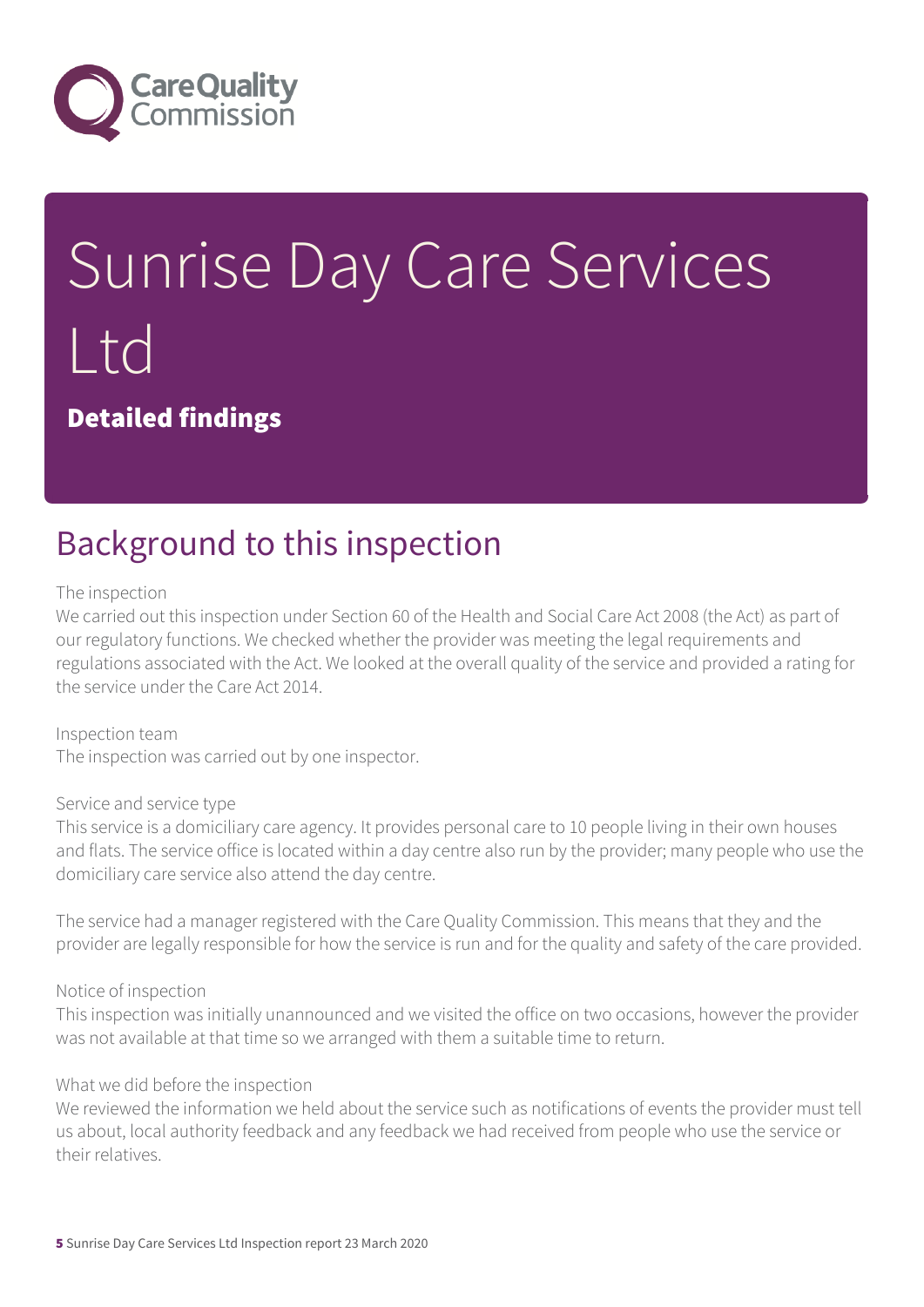The provider was not asked to complete a provider information return prior to this inspection. This is information we require providers to send us to give some key information about the service, what the service does well and improvements they plan to make. We took this into account when we inspected the service and made the judgements in this report.

We used all of this information to plan our inspection.

#### During the inspection

We spoke with the registered manager, service administrator and two care workers. We looked at three people's care and support records, and two staff personnel records. We looked at training and supervision records, and other records relating to the management of the service including records of audits and checks. We returned to the service to speak with four people who use the service, one person's relative and one care worker.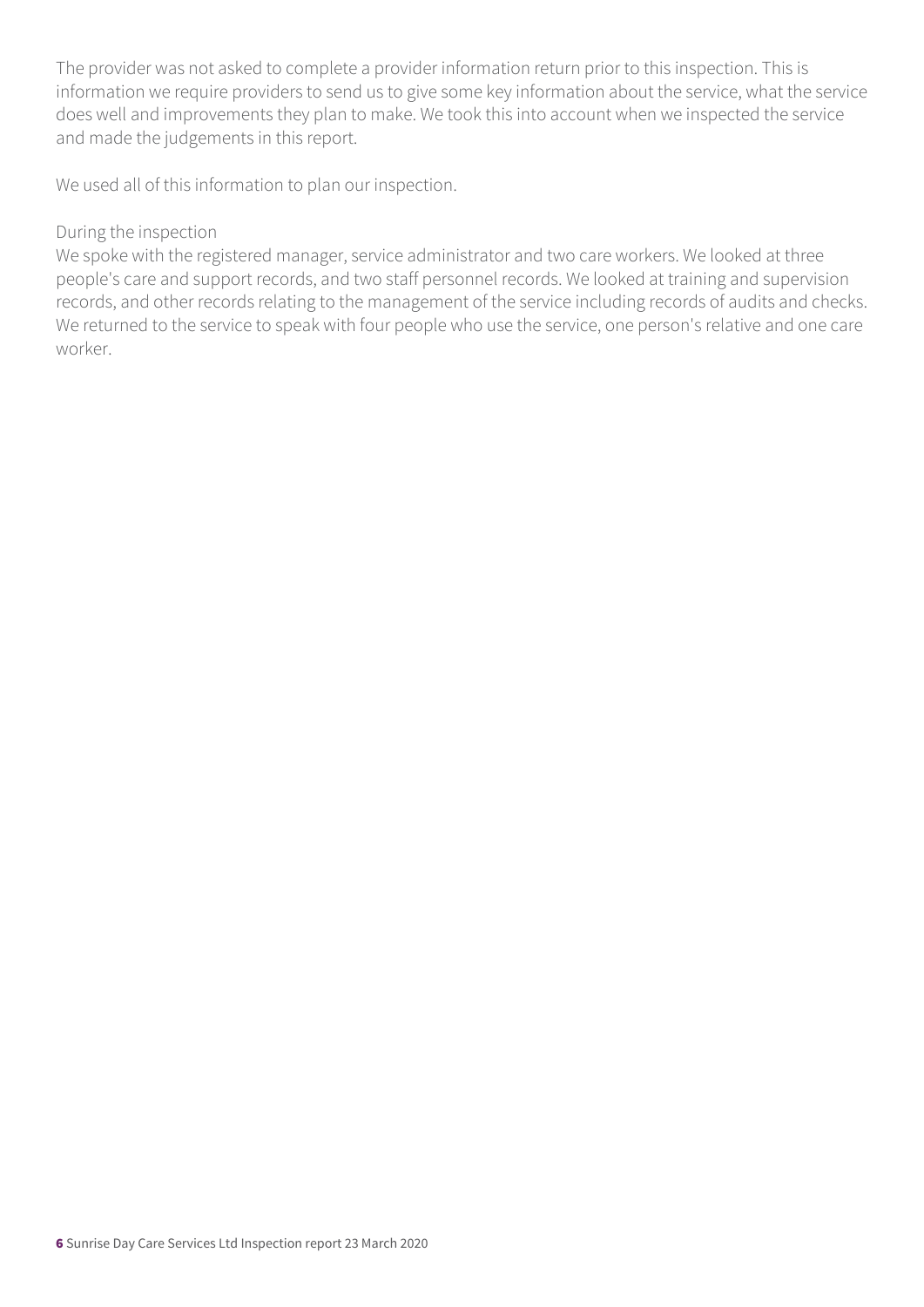### Is the service safe?

## Our findings

Safe – this means we looked for evidence that people were protected from abuse and avoidable harm.

At the last inspection this key question was rated as requires improvement. At this inspection this key question has now improved to good. This meant people were safe and protected from avoidable harm.

At our last inspection the provider had failed to ensure that risks relating to people's support were appropriately assessed and mitigated against. This was a breach of regulation 17 (Good governance) of the Health and Social Care Act 2008 (Regulated Activities) Regulations 2014 and we issued a warning notice. At this inspection we found the provider was now meeting this regulation and the requirements of the warning notice had been met.

Assessing risk, safety monitoring and management

- At the last inspection, we found that risks relating to people's support weren't appropriately assessed and mitigated against, and environmental risks within people's homes weren't considered at all. At this inspection, we found that risk assessments had improved and these were now detailed, comprehensive and provided staff with the information they needed to support people safely.
- The provider had introduced environmental risk assessments for each person's home, detailing any potential hazards or safety considerations and measures in place to mitigate these, with contact details for relevant community services. Staff told us they now felt they were provided enough information to support people safely in their own homes.
- Risk assessments relating to people's support had improved. These were now detailed, comprehensive and included specific risks with clear guidance for staff. For example, people with specific medical conditions such as epilepsy had these recorded with clear guidance for staff on what to do if the person had a seizure.
- Where people required support to move around their home, or transfer from a bed to a chair, risk assessments had been developed with specific instructions on how to support people safely. These included guidance from relevant health professionals, such as occupational therapists, where required.

Systems and processes to safeguard people from the risk of abuse

- The provider had systems in place to protect people from the risk of abuse.
- People and their relatives told us they felt safe with the staff from the service. One person said, "I am very safe and feel respected with the carers." A relative told us, "I have never had any concerns about [my relative's] safety with carers from Sunrise. They are gentle and loving with [my relative]."
- Staff had been trained in safeguarding adults and knew what to do if they were concerned about a person. A care worker told us, "I would make sure the person was ok then contact my manager straight away. It's my job to make sure people are safe, we must look after people and make sure they're well."

#### Staffing and recruitment

● The provider operated a safer recruitment system and ensured that relevant checks were undertaken before staff were appointed, including checks on the applicant's good character, identity and history of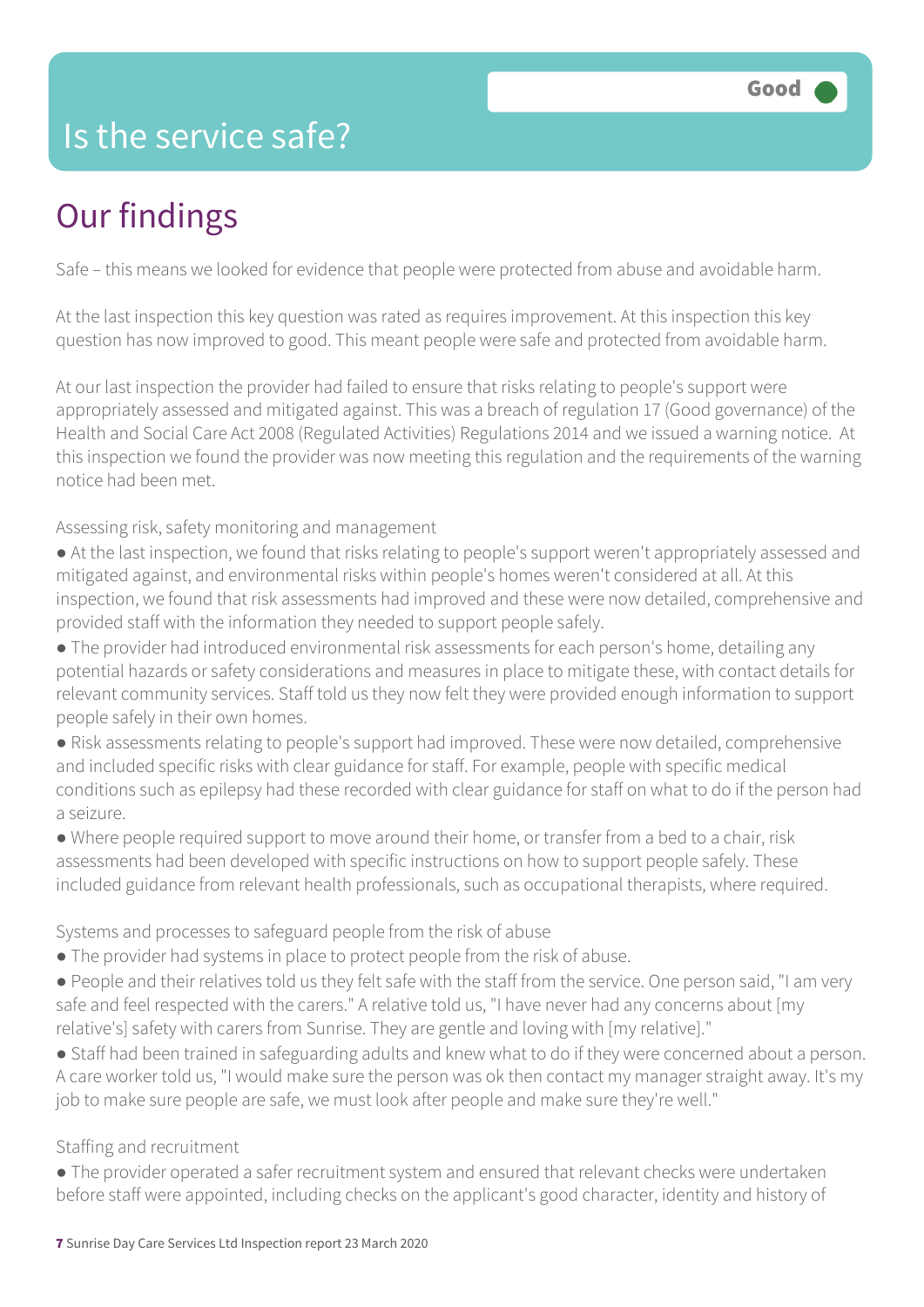employment in health and social care. The provider's system for documenting these checks had improved since our last inspection, and we noted that all appropriate information was now stored together for each staff member.

● People and their relatives told us that staff arrived on time for their visits. One relative said, "There can be minor issues with traffic but they always let us know."

#### Using medicines safely

● Staff of the service did not support people to take their medicines at the time of this inspection. Instead, relatives supported people to take their medicines.

● Despite this, records showed that all staff had been trained to administer medicines and had their competency to do so assessed. The registered manager told us they had organised this training so that staff would be ready if the service received any referrals for people that included support with medicines.

### Preventing and controlling infection

- The provider had systems in place to prevent and control infection. There was an infection control policy that staff adhered to and the service provided appropriate personal protective equipment (PPE) for staff to use.
- People told us that staff routinely used PPE when supporting them. One person said, "The carer will always use gloves when they need to."

#### Learning lessons when things go wrong

- The provider had a system in place for recording incidents and accidents, and for disseminating learning when things went wrong.
- There had been no accidents or incidents reported since the last inspection.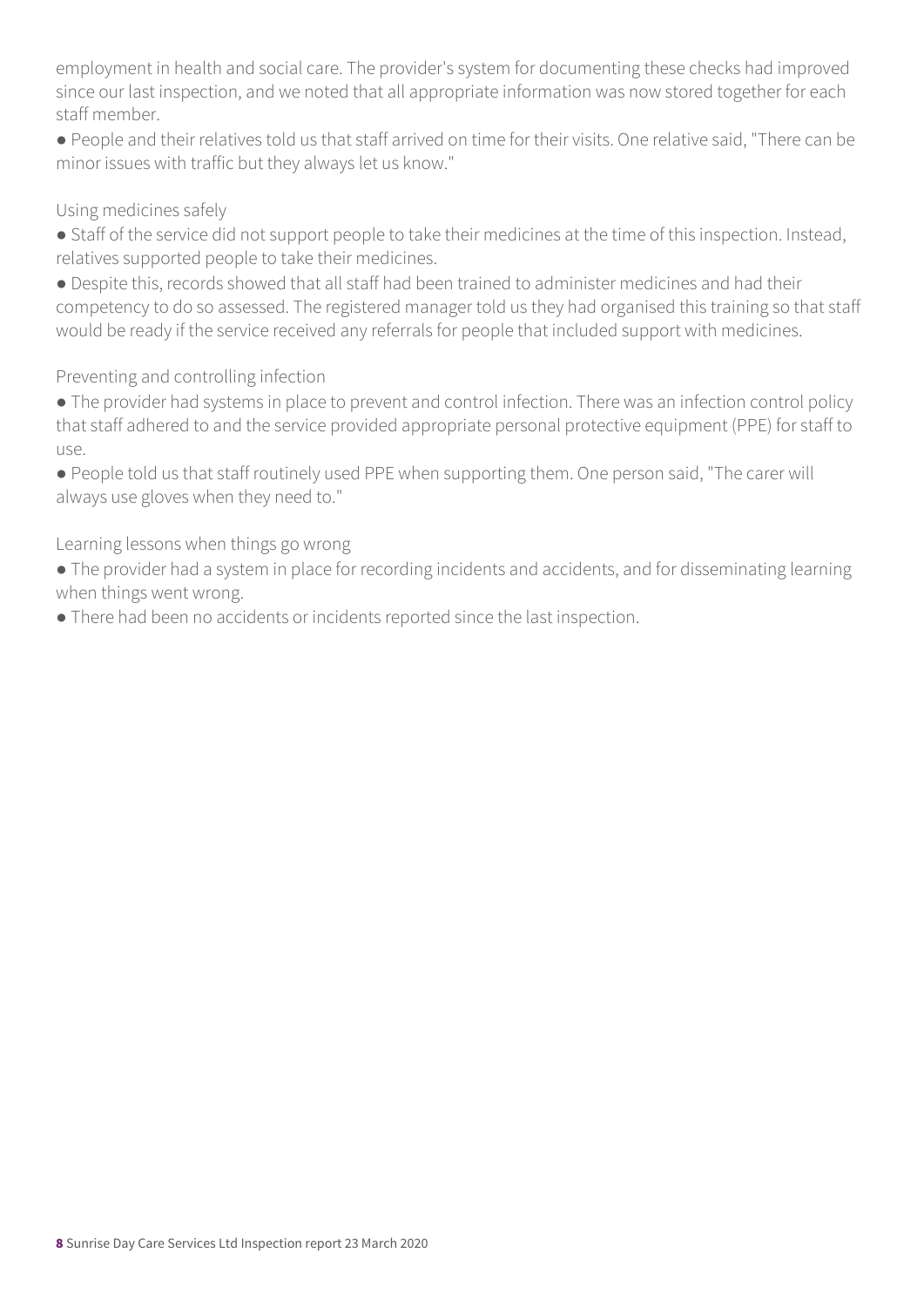### Is the service effective?

## Our findings

Effective – this means we looked for evidence that people's care, treatment and support achieved good outcomes and promoted a good quality of life, based on best available evidence.

At the last inspection this key question was rated as requires improvement. At this inspection this key question has now improved to good. This meant people's outcomes were consistently good, and people's feedback confirmed this.

At our last inspection the provider had failed to ensure staff received the training they needed to be effective in their role. This was a breach of regulation 18 (Staffing) of the Health and Social Care Act 2008 (Regulated Activities) Regulations 2014, and we issued a warning notice. At this inspection we found the provider was now meeting this regulation and the requirements of the warning notice had been met.

Staff support: induction, training, skills and experience

- At our last inspection we found that staff weren't provided with the training they needed to support people safely and effectively. At this inspection, we found that staff training had improved and staff were now able to demonstrate appropriate levels of knowledge to ensure people's rights were protected.
- New staff were provided with a comprehensive induction programme, including the requirements of the Care Certificate and several shadowing shifts with more experienced staff before they worked on their own supporting people.
- After induction, staff had been trained in topics relevant to their role including safeguarding adults, basic life support, dementia awareness, moving and handling, food hygiene, infection control, and medicines administration. Additionally, each monthly team meeting had a training element and these were mandatory for all staff to attend. Topics covered during team meetings in 2019 included learning disability awareness, supporting people to manage their money, and supporting people's independence and choices.
- People and their relatives told us they felt staff had been well-trained. One person said, "Staff know what they are doing, I don't have to worry."
- ●Staff told us they felt well-supported by the management team through regular supervision and annual appraisal of their work. A care worker said, "We always work as a team. I am very well supported and feel I can challenge if I need to."

Assessing people's needs and choices; delivering care in line with standards, guidance and the law ● Each person's needs were assessed before they were offered a service, to ensure the service could support them effectively and meet their needs. Since our last inspection, the registered manager had introduced a new assessment document that was comprehensive and covered all aspects of people's care and support.

● Assessments were used to inform people's care plans and these were written with people's preferences regarding their support in mind. People and their relatives told us staff adhered to their preferences, with one person telling us, "They respect my decisions, my well-being is the most important thing to the carers."

Supporting people to eat and drink enough to maintain a balanced diet

● Staff supported people to eat and drink enough, where this was part of the person's support.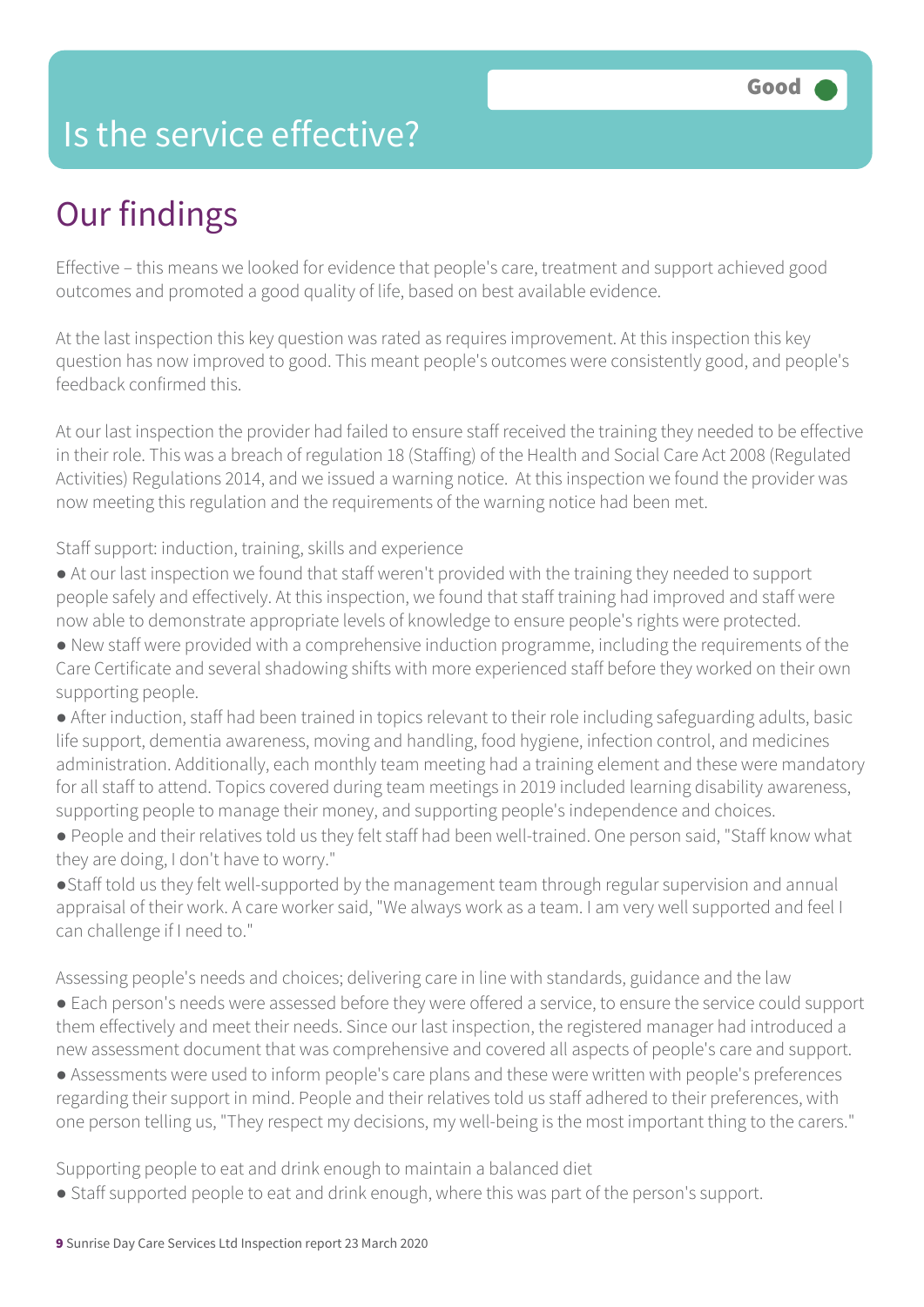● People told us they were happy with the food prepared by staff, with one person saying, "The carers always cook what I like. They know the proper recipes and preparation; it is the food of my culture and I am very happy."

Staff working with other agencies to provide consistent, effective, timely care; Supporting people to live healthier lives, access healthcare services and support

● Staff and the service worked with other agencies to ensure people received the care they needed.

● Most people who used the service were supported to access health care services by their families, and not staff of Sunrise Day Care Services. However, staff were aware of their responsibilities to report concerns to appropriate professionals and follow guidance and recommendations where required.

Ensuring consent to care and treatment in line with law and guidance

The Mental Capacity Act 2005 (MCA) provides a legal framework for making particular decisions on behalf of people who may lack the mental capacity to do so for themselves. The Act requires that, as far as possible, people make their own decisions and are helped to do so when needed. When they lack mental capacity to take particular decisions, any made on their behalf must be in their best interests and as least restrictive as possible.

When people receive care and treatment in their own homes an application must be made to the Court of Protection for them to authorise people to be deprived of their liberty. We checked whether the service was working within the principles of the MCA.

● The service supported people in line with the requirements of the MCA.

● Where people were assessed as not having capacity to understand and make decisions about their support, 'best interests' decisions were appropriately documented in their records. Where people had an attorney or deputy appointed to make decisions on their behalf, this was clearly recorded.

● People told us staff were respectful of their choices and asked for their consent before supporting them. One person said, "The carers always ask me first and then do what I want." Another person told us, "[My care worker] always listens to me. I feel very respected, always."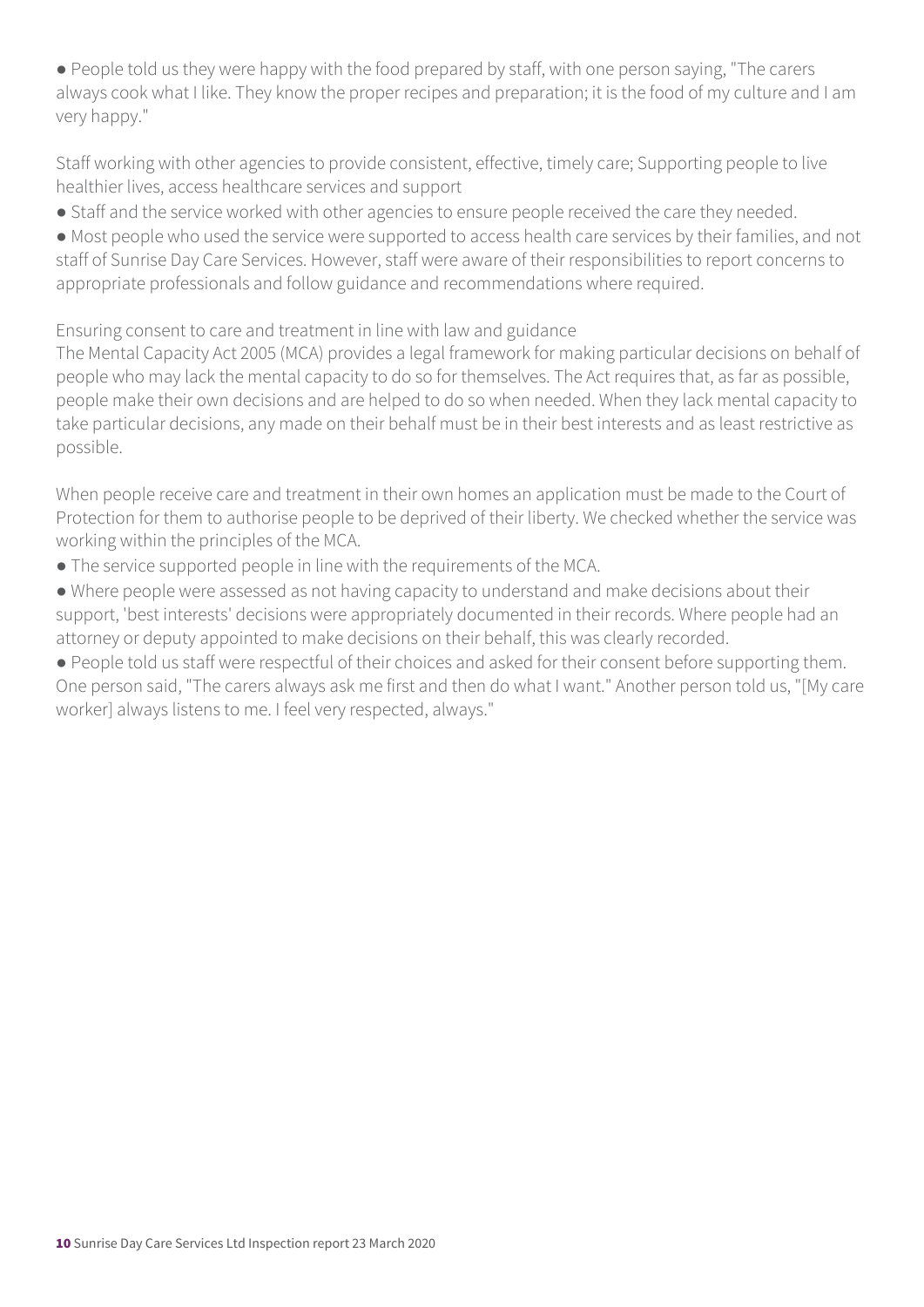### Is the service caring?

### Our findings

Caring – this means we looked for evidence that the service involved people and treated them with compassion, kindness, dignity and respect.

At the last inspection this key question was rated as good .At this inspection this key question has remained the same. This meant people were supported and treated with dignity and respect; and involved as partners in their care.

Ensuring people are well treated and supported; respecting equality and diversity

- The service provided support with people's equality and diversity in mind. The registered manager told us that people were matched with staff who spoke the same language, if their first language wasn't English. Where people had other protected characteristics about which staff needed to be aware, these were documented in their care plans.
- People told us that having care workers who spoke the same language was very important to them. One person said, "The carers speak my language and this is the most important thing to me. It's hard to think of the right thing to say in English sometimes, this way I don't need to worry about being misunderstood."

● People and their relatives told us they felt they were treated very well. One person told us, "They treat me like their mum! I couldn't ask for more respect from [the care workers]." People told us they had the same care workers, most of the time, and this was important to them as they got to know them well.

Supporting people to express their views and be involved in making decisions about their care

- People were supported to express their views and make decisions about their care. A relative told us, "It starts with the care planning, [the registered manager] is very respectful and asks what we want, then provides it." A person said, "If I wasn't happy I would complain, but all is good. [The registered manager] gives a very nice service." Another person told us, "If I wasn't happy with a carer I would ask for a different one, but I have never had to and don't expect I ever will. They are so welcoming and lovely."
- Where people had specific preferences about their care such as preferred gender of their care worker, records showed these were respected and adhered to.

Respecting and promoting people's privacy, dignity and independence

- Staff of the service respected and promoted people's independence, privacy and dignity.
- People told us that staff were mindful of their dignity when supporting with personal care. One person told us, "The carers always treat me with respect. They are so gentle! I never feel undignified and all of the carers are very nice."
- Care workers told us that they always took time to chat with people as well as ensuring care tasks were undertaken when they visited people. One care worker said, "I love to give the clients respect, I like looking after the elderly. It will be me needing support one day and I believe in karma, I always try my best to treat people how I would want to be treated."
- Staff were mindful of maintaining people's independence wherever possible. A care worker told us, "People need to do things for themselves when they can. My job is to make sure they are safe, not to do things for them they can do themselves."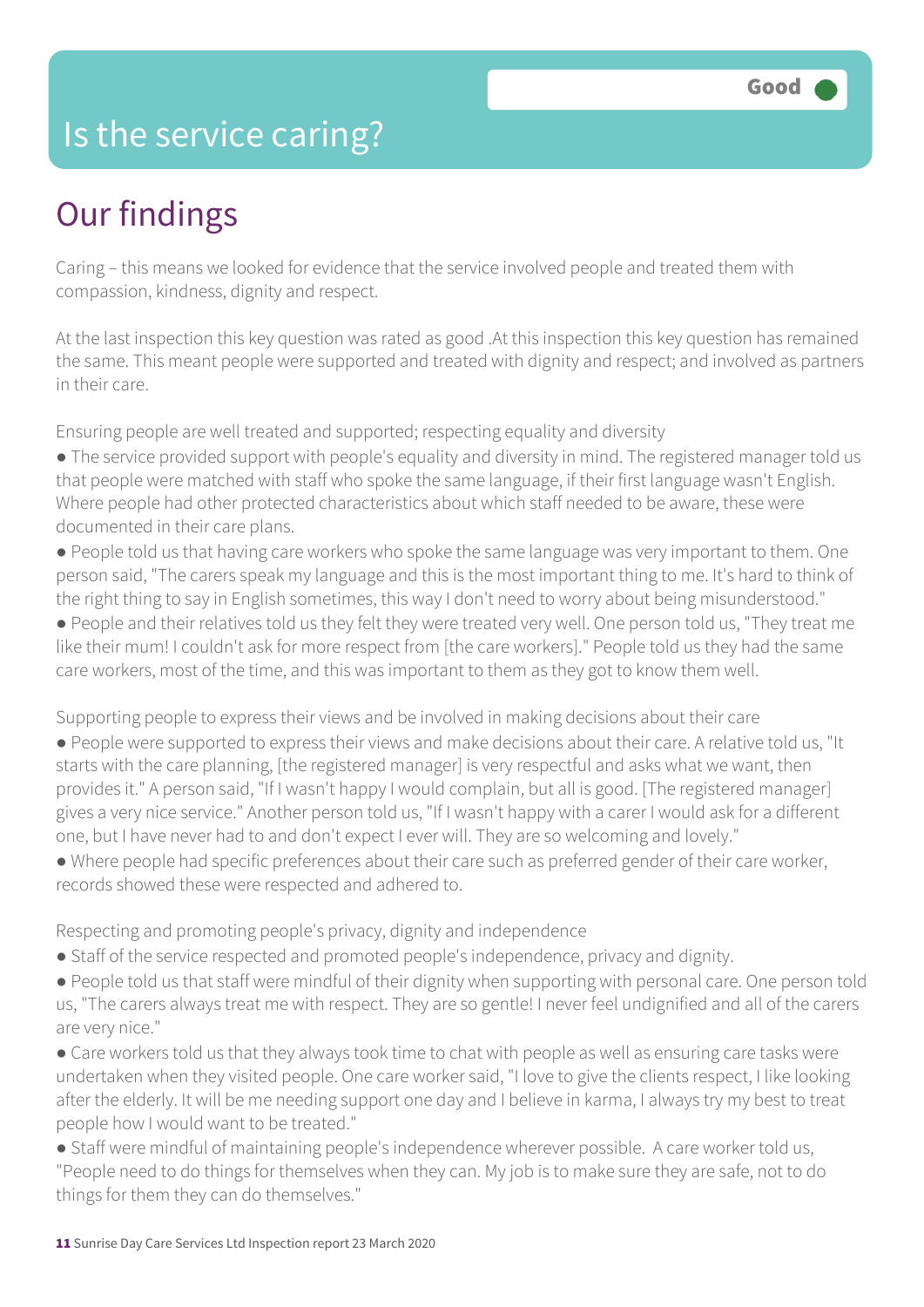### Is the service responsive?

# Our findings

Responsive – this means we looked for evidence that the service met people's needs.

At the last inspection this key question was rated as requires improvement. At this inspection this key question has now improved to good. This meant people's needs were met through good organisation and delivery.

At our last inspection the provider had failed to ensure that care records included all of the information that staff needed to provide safe and effective care. This was a breach of regulation 17 (Good governance) of the Health and Social Care Act 2008 (Regulated Activities) Regulations 2014 and we issued a warning notice. At this inspection we found the provider was now meeting this regulation and the requirements of the warning notice had been met.

Planning personalised care to ensure people have choice and control and to meet their needs and preferences

● At our last inspection, we found that care records were not comprehensive or up-to-date and this left people at risk of receiving care that didn't meet their needs and preferences. At this inspection, care records had been updated and improved and were now detailed and comprehensive, including all aspects of the person's life.

- Care records we viewed demonstrated a primary focus on ensuring that care was provided with the person's comfort and safety in mind. Care plans included detailed guidance for staff to ensure people's needs and preferences were documented. Daily records of care provided showed that support was delivered according to people's needs and preferences. The service administrator told us, "We always try to give people what they want – person-centred care is the key."
- Records showed that people's care plans were reviewed at least annually, or when people's needs changed such as when they returned home from a period on hospital.

### Meeting people's communication needs

Since 2016 onwards all organisations that provide publicly funded adult social care are legally required to follow the Accessible Information Standard (AIS). The standard was introduced to make sure people are given information in a way they can understand. The standard applies to all people with a disability, impairment or sensory loss and in some circumstances to their carers.

- The provider met the requirements of the AIS. People's communication needs were comprehensively documented in their care plans and met by the staff of the service. Information was presented to people in ways they understood.
- The registered manager showed us the changes they had made to the annual quality assurance questionnaire they sent to people and their relatives. They had introduced a free text space in which they encouraged people to write in their own language so they were more freely able to express themselves.

Improving care quality in response to complaints or concerns

• The provider had a system in place to receive, record and respond to complaints.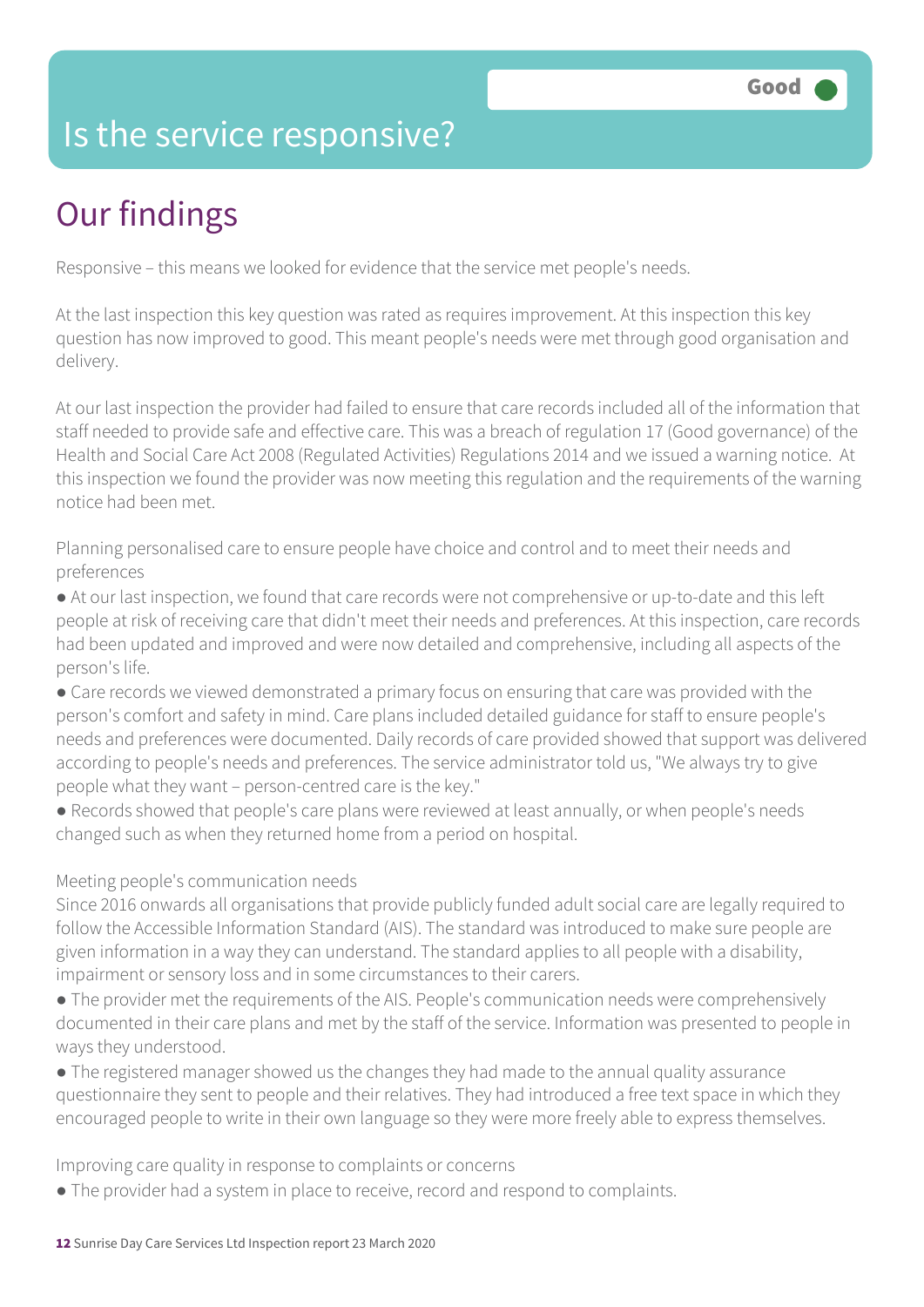● No complaints had been received by the service since the last inspection. The registered manager told us they worked hard to address small concerns as they arose, and people reported this worked very well. A person's relative told us, "I would complain if there was a need, but there never has been. There's not been any issues at all."

End of life care and support

- The service did not support at their end of their life at the time of our inspection, however they had policies and procedures in place to support this should it be required.
- People's care and support records included their preferences for care at the end of their life.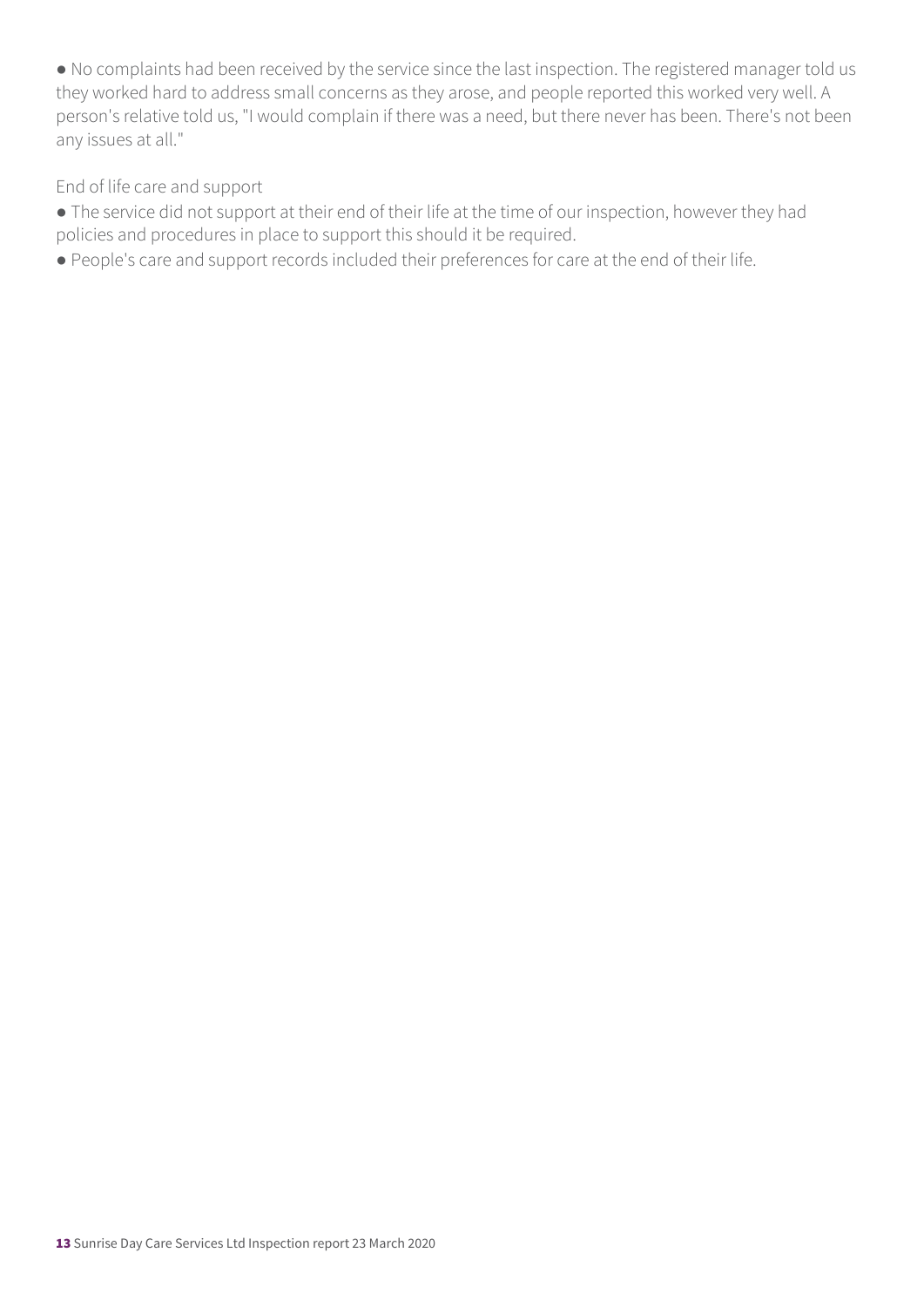### Is the service well-led?

## Our findings

Well-Led – this means we looked for evidence that service leadership, management and governance assured high-quality, person-centred care; supported learning and innovation; and promoted an open, fair culture.

At the last inspection this key question was rated as inadequate. At this inspection this key question has now improved to good. This meant the service was consistently managed and well-led. Leaders and the culture they created promoted high-quality, person-centred care.

At our last inspection the provider had failed to monitor and improve the quality and safety of the service, and maintain up-to-date, accurate records. This was a breach of regulation 17 (Good governance) of the Health and Social Care Act 2008 (Regulated Activities) Regulations 2014 and we issued a warning notice. At this inspection we found the provider was now meeting this regulation and the requirements of the warning notice had been met.

Continuous learning and improving care; Managers and staff being clear about their roles, and understanding quality performance, risks and regulatory requirements; How the provider understands and acts on the duty of candour, which is their legal responsibility to be open and honest with people when something goes wrong

• Since our last inspection, the service had made a lot of improvements to ensure they were now meeting the regulations, and providing safe support to people that met their needs and preferences. The registered manager had undertaken a programme of training which they told us they found very useful, informative and motivational. The service provided us an action plan to show how they would improve after the last inspection, which they have now met.

- The provider had implemented a system of audits and spot checks to ensure continuous learning and care improvement. Comprehensive spot checks were now undertaken quarterly for each person who used the service, and records showed that action to improve the care people received was taken as a result of these.
- The management and staff teams were clear about their roles, and recognised that people and their families were at the heart of the service. A care worker told us, "There is nothing I would change about working here. We care for people and put them first, always. We are here to help people so work around them, always."
- The registered manager was clear about his responsibilities relating to the duty of candour, and submitted notifications of important events to CQC as required.
- The rating from the service's last CQC inspection was displayed on the office noticeboard, as required.

Promoting a positive culture that is person-centred, open, inclusive and empowering, which achieves good outcomes for people; Engaging and involving people using the service, the public and staff, fully considering their equality characteristics

● The service promoted an open and inclusive culture. Staff told us they felt listened to by the management team, and we saw that suggestions made by care workers had been implemented in the operation of the service. For example, monthly team meetings now always included an element of training/ professional development to enhance staff's skills and knowledge.